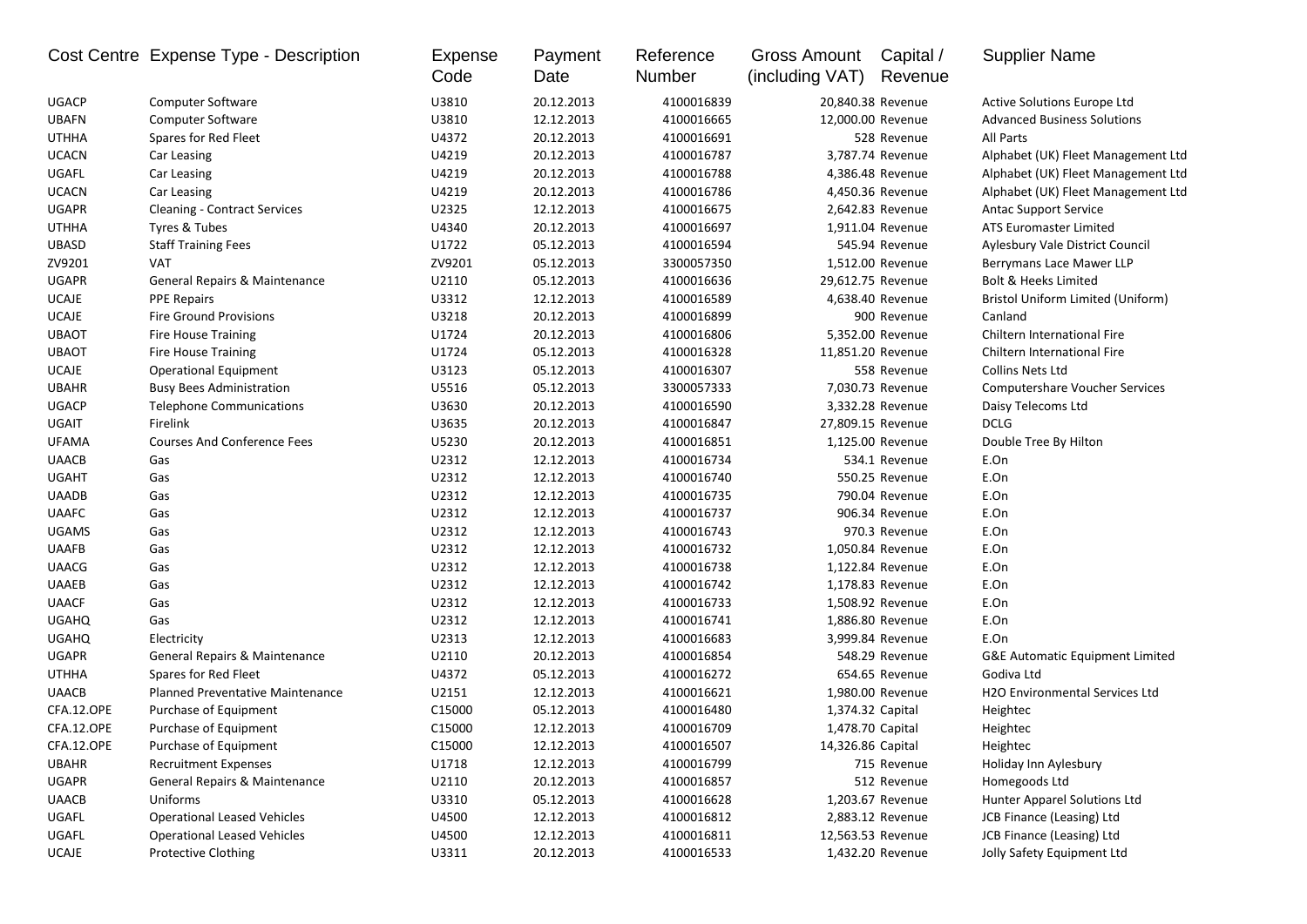|              | Cost Centre Expense Type - Description  | Expense<br>Code | Payment<br>Date | Reference<br>Number | Gross Amount<br>(including VAT) | Capital /<br>Revenue | <b>Supplier Name</b>                |
|--------------|-----------------------------------------|-----------------|-----------------|---------------------|---------------------------------|----------------------|-------------------------------------|
| <b>UGAPR</b> | General Repairs & Maintenance           | U2110           | 12.12.2013      | 4100016680          |                                 | 600 Revenue          | Kee Services Ltd                    |
| CFA.10.SAL   | Purchase of Equipment                   | C15000          | 20.12.2013      | 4100016867          |                                 | 9,030.96 Capital     | Kidde Safety Europe Ltd             |
| <b>UGAHQ</b> | Planned Preventative Maintenance        | U2151           | 20.12.2013      | 4100016865          |                                 | 512.94 Revenue       | Land Structure Limited              |
| <b>UGAUS</b> | Planned Preventative Maintenance        | U2151           | 12.12.2013      | 4100016602          |                                 | 669.6 Revenue        | Landmark Lifts Ltd                  |
| <b>UGAHQ</b> | Planned Preventative Maintenance        | U2151           | 12.12.2013      | 4100016604          |                                 | 924 Revenue          | Landmark Lifts Ltd                  |
| UGAFL        | Car Leasing                             | U4219           | 20.12.2013      | 4100016907          |                                 | 4,373.85 Revenue     | Lex Autolease Ltd                   |
| <b>UAAFC</b> | Rents, wayleaves & Hire of Premises     | U2510           | 20.12.2013      | 4100016298          |                                 | 27,153.00 Revenue    | London & Quadrant Housing Trust     |
| <b>UBAOT</b> | <b>Water Awareness Training</b>         | U1729           | 20.12.2013      | 4100016653          |                                 | 4,511.40 Revenue     | Longridge                           |
| <b>UBAOT</b> | <b>Water Awareness Training</b>         | U1729           | 20.12.2013      | 4100016654          |                                 | 10,526.60 Revenue    | Longridge                           |
| <b>UTHHA</b> | Spares for Lease Cars                   | U4371           | 20.12.2013      | 4100016572          |                                 | 554.5 Revenue        | Michelin Tyre Plc                   |
| <b>UTHHA</b> | Spares for Lease Cars                   | U4371           | 05.12.2013      | 4100016468          |                                 | 573.67 Revenue       | Michelin Tyre Plc                   |
| <b>UGAPR</b> | General Repairs & Maintenance           | U2110           | 05.12.2013      | 4100016633          |                                 | 816 Revenue          | Oak Park Alarms Security Serv Ltd   |
| <b>UFASA</b> | <b>Driver Training</b>                  | U1730           | 12.12.2013      | 4100016436          |                                 | 1,654.44 Revenue     | Oxfordshire County Council          |
| <b>UAACB</b> | <b>Planned Preventative Maintenance</b> | U2151           | 12.12.2013      | 4100016704          |                                 | 772 Revenue          | P French                            |
| <b>UGAFF</b> | Diesel Oil - Gas Oil                    | U4320           | 20.12.2013      | 4100016901          |                                 | 1,346.16 Revenue     | Pace Fuelcare Ltd                   |
| UGAFF        | Diesel Oil - Gas Oil                    | U4320           | 20.12.2013      | 4100016902          |                                 | 1,347.12 Revenue     | Pace Fuelcare Ltd                   |
| UGAFF        | Diesel Oil - Gas Oil                    | U4320           | 20.12.2013      | 4100016904          |                                 | 2,019.24 Revenue     | Pace Fuelcare Ltd                   |
| <b>UGAFF</b> | Diesel Oil - Gas Oil                    | U4320           | 20.12.2013      | 4100016906          |                                 | 2,019.24 Revenue     | Pace Fuelcare Ltd                   |
| <b>UGAFF</b> | Diesel Oil - Gas Oil                    | U4320           | 20.12.2013      | 4100016905          |                                 | 2,692.32 Revenue     | Pace Fuelcare Ltd                   |
| <b>UGAFF</b> | Diesel Oil - Gas Oil                    | U4320           | 20.12.2013      | 4100016900          |                                 | 4,038.48 Revenue     | Pace Fuelcare Ltd                   |
| <b>UGAFF</b> | Diesel Oil - Gas Oil                    | U4320           | 20.12.2013      | 4100016903          |                                 | 4,038.48 Revenue     | Pace Fuelcare Ltd                   |
| <b>UCAJE</b> | <b>Operational Equipment</b>            | U3123           | 12.12.2013      | 4100016326          |                                 | 1,133.68 Revenue     | Packexe Limited                     |
| <b>UGAIT</b> | Pagers                                  | U3620           | 20.12.2013      | 4100016845          |                                 | 1,756.42 Revenue     | Pageone Communications Ltd          |
| <b>UGAPR</b> | General Repairs & Maintenance           | U2110           | 12.12.2013      | 4100016509          |                                 | 810.72 Revenue       | Peek Traffic Ltd                    |
| <b>UGAMC</b> | Rents, wayleaves & Hire of Premises     | U2510           | 05.12.2013      | 4100016331          |                                 | 9,875.00 Revenue     | Phoenix Scanner Graphics Ltd        |
| <b>UCAJE</b> | <b>Operational Equipment</b>            | U3123           | 05.12.2013      | 4100016319          |                                 | 850.74 Revenue       | PJ & RHS Ltd                        |
| <b>UCAJE</b> | Operational Equipment                   | U3123           | 12.12.2013      | 4100016549          |                                 | 745.9 Revenue        | Premier Hose Technology             |
| <b>UFAMA</b> | <b>Courses And Conference Fees</b>      | U5230           | 20.12.2013      | 4100016885          |                                 | 548.52 Revenue       | Principea Consulting Ltd            |
| <b>UGAHQ</b> | Planned Preventative Maintenance        | U2151           | 20.12.2013      | 4100016716          |                                 | 576 Revenue          | Rentokil Initial (Pest Ctrl) Uk Ltd |
| <b>UGAPR</b> | Planned Preventative Maintenance        | U2151           | 05.12.2013      | 4100016402          |                                 | 2,352.00 Revenue     | Rentokil Initial (Pest Ctrl) Uk Ltd |
| <b>UGAHQ</b> | General Postage                         | U5130           | 20.12.2013      | 4100016929          |                                 | 639.89 Revenue       | Royal Mail Group Ltd                |
| <b>UCAJE</b> | <b>Operational Equipment</b>            | U3123           | 05.12.2013      | 4100016527          |                                 | 951 Revenue          | Safco                               |
| <b>UGAMC</b> | Electricity                             | U2313           | 20.12.2013      | 4100016830          |                                 | 513.26 Revenue       | Scottish Hydro Elec (Was SSE)       |
| <b>UAAFD</b> | Electricity                             | U2313           | 20.12.2013      | 4100016837          |                                 | 922.77 Revenue       | Scottish Hydro Elec (Was SSE)       |
| <b>UAADB</b> | Electricity                             | U2313           | 20.12.2013      | 4100016823          |                                 | 970.94 Revenue       | Scottish Hydro Elec (Was SSE)       |
| <b>UGAMS</b> | Electricity                             | U2313           | 20.12.2013      | 4100016826          |                                 | 1,001.55 Revenue     | Scottish Hydro Elec (Was SSE)       |
| <b>UGAHT</b> | Electricity                             | U2313           | 20.12.2013      | 4100016831          |                                 | 1,003.28 Revenue     | Scottish Hydro Elec (Was SSE)       |
| <b>UGAUS</b> | Electricity                             | U2313           | 20.12.2013      | 4100016828          |                                 | 1,190.53 Revenue     | Scottish Hydro Elec (Was SSE)       |
| UAAFE        | Electricity                             | U2313           | 20.12.2013      | 4100016835          |                                 | 1,344.75 Revenue     | Scottish Hydro Elec (Was SSE)       |
| <b>UGAMC</b> | Electricity                             | U2313           | 20.12.2013      | 4100016824          |                                 | 1,769.86 Revenue     | Scottish Hydro Elec (Was SSE)       |
| <b>UAAFB</b> | Electricity                             | U2313           | 20.12.2013      | 4100016825          |                                 | 2,041.45 Revenue     | Scottish Hydro Elec (Was SSE)       |
| <b>UAACF</b> | Electricity                             | U2313           | 20.12.2013      | 4100016833          |                                 | 2,342.54 Revenue     | Scottish Hydro Elec (Was SSE)       |
| <b>UAACB</b> | Electricity                             | U2313           | 05.12.2013      | 4100016601          |                                 | 2,370.67 Revenue     | Scottish Hydro Elec (Was SSE)       |